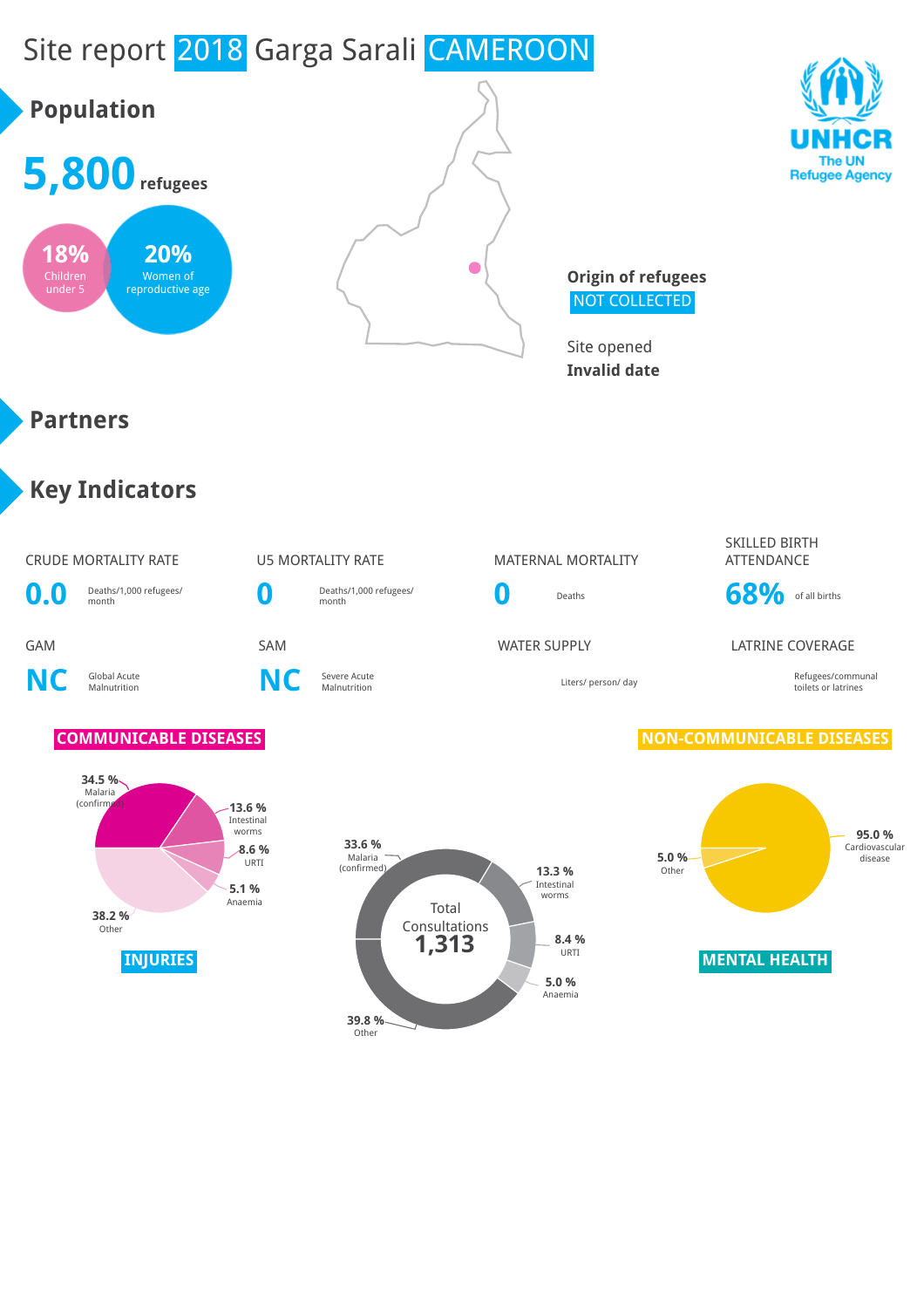## **Public Health**

| <b>HEALTH STAFFING</b>                                      | <b>INDICATOR</b> | <b>STANDARD</b> |                            | <b>MORBIDITY</b>                                 | <b>INDICATOR</b> | <b>STANDARD</b> |   |
|-------------------------------------------------------------|------------------|-----------------|----------------------------|--------------------------------------------------|------------------|-----------------|---|
| Number of medical doctors                                   |                  | 1: 50,000       | 0                          | Incidence of malaria among children under        | 17               |                 |   |
| Number of qualified nurses                                  |                  | 1:10,000        | $\bullet$                  | Incidence of watery diarrhoea among              |                  |                 |   |
| Number of community health workers                          |                  | 1: 1,000        | $\bullet$                  | children under 5                                 |                  |                 |   |
| <b>ACCESS AND UTILIZATION</b>                               | <b>INDICATOR</b> | <b>STANDARD</b> |                            | Incidence of pneumonia among children<br>under 5 | 3                |                 |   |
| Consultations per trained clinician per day                 | 11               | < 50            | Ø                          | Incidence of pneumonia among over 5              |                  |                 |   |
| Health utilisation rate (new visits / refugee /             | 0.3              | $1 - 4$         | ೞ                          | Tuberculosis success rate                        | < 90%            |                 |   |
| year)<br>Proportion of host population consultations        | 66%              |                 |                            | Were any MDR/X-TB cases diagnosed among<br>PoCs? |                  | <b>No</b>       |   |
| <b>MORTALITY</b>                                            | <b>INDICATOR</b> | <b>STANDARD</b> |                            | <b>VACCINATION</b>                               | <b>INDICATOR</b> | <b>STANDARD</b> |   |
| <b>Crude Mortality Rate</b><br>(CMR) (/1000/month)          | 0.0              | < 0.75          | $\bullet$                  | Full vaccination coverage                        | 4%               | < 95%           | € |
| <b>Under-five Mortality Rate</b><br>(U5MR) (/1000/month)    | 0.0              | $< 1.5$         | $\bullet$                  | Measles vaccination coverage                     | 4%               | < 95%           | Ø |
| <b>Infant Mortality Rate</b><br>(IMR) (/1000 livebirths)    | 0.0              | $< 30$          | $\boldsymbol{\mathcal{S}}$ | Source of vaccination data                       |                  |                 |   |
| <b>Neonatal Mortality Rate</b><br>(NNMR) (/1000 livebirths) | 0                | < 20            | $\bullet$                  | IN-PATIENT DEPARTMENT (IPD)                      | <b>INDICATOR</b> | <b>STANDARD</b> |   |
| <b>OUTBREAK ALERT AND RESPONSE</b>                          | <b>INDICATOR</b> | <b>STANDARD</b> |                            | Average length of stay (days)                    | 17.7             |                 |   |
| Proportion of outbreaks investigated within 48<br>hours     | 100%             | 100%            | $\boldsymbol{\mathcal{S}}$ | Case fatality rate                               | 0.0              |                 |   |
| Number of outbreaks reported                                | 6                |                 |                            | Hospitalisation rate                             | 28.3             | $50 - 150$      | ೞ |

## **Reproductive Health**

| <b>ANTENATAL CARE</b>                                                                     | <b>INDICATOR</b> | <b>STANDARD</b> |                     | <b>FAMILY PLANNING</b>                                                      | <b>INDICATOR</b> | <b>STANDARD</b> |                       |
|-------------------------------------------------------------------------------------------|------------------|-----------------|---------------------|-----------------------------------------------------------------------------|------------------|-----------------|-----------------------|
| Antenatal care coverage                                                                   | 3%               | > 90%           | Ω                   | Contraceptive prevalence rate                                               | 0%               | $\geq 30\%$     | $\boldsymbol{\omega}$ |
| Coverage of antenatal tetanus vaccination                                                 | 14%              | >95%            |                     | Source of contraceptive prevalence data                                     |                  |                 |                       |
| <b>DELIVERY CARE</b>                                                                      | <b>INDICATOR</b> | <b>STANDARD</b> |                     | SEXUAL AND GENDER-BASED VIOLENCE (SGBV)                                     | <b>INDICATOR</b> | <b>STANDARD</b> |                       |
| Proportion of births attended by skilled<br>personnel                                     | 68%              | $\geq 90\%$     | $\ddot{\mathbf{c}}$ | Total number of reported rapes                                              |                  |                 |                       |
| Proportion of births conducted by caesarean<br>section                                    | 6%               | $5 - 15%$       |                     | Proportion of eligible rape survivors provided<br>with PEP within 72 hours  |                  | 100%            |                       |
| Proportion of newborn infants with low birth<br>weight (<2500 gs) (weighed within 72 hrs) | 6%               | < 15%           |                     | Proportion of eligible rape survivors provided<br>with ECP within 120 hours | 0%               | 100%            | ೞ                     |
| Proportion of teenage pregnancies                                                         | 15%              |                 |                     | SEXUALLY TRANSMITTED INFECTIONS (STIS)                                      | <b>INDICATOR</b> | <b>STANDARD</b> |                       |
| Still birth rate (/ 1000 total births / month)                                            | 2                |                 |                     | Number of genital ulcer diseases                                            | $\mathbf{0}$     |                 |                       |
| Number of maternal deaths                                                                 | $\mathbf{0}$     |                 |                     | Number of Pelvic Inflammatory diseases                                      | $\mathbf{0}$     |                 |                       |
| Proportion of maternal deaths investigated<br>within 48 hours                             | 100%             | 100%            |                     |                                                                             |                  |                 |                       |